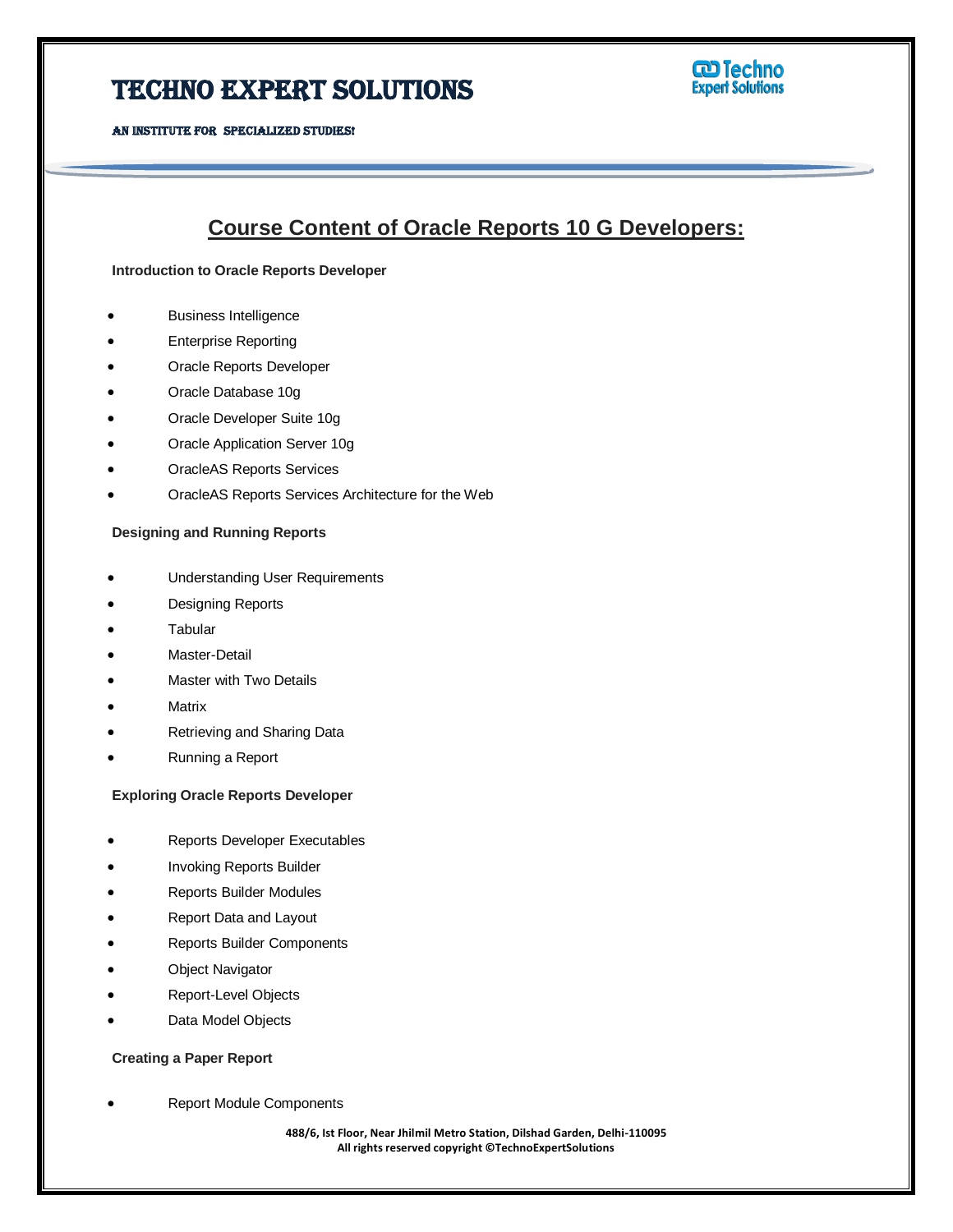AN INSTITUTE FOR SPECIALIZED STUDIES!



- Building a Paper Report
- Viewing the Paper Report Output
- Saving the Report Definition
- Reentering the Wizard
- Creating Break Reports
- Break Report Labels
- Creating Mailing Labels and Letters

#### **Enhancing a Basic Paper Report**

- What Is the Paper Design?
- The Paper Design Window
- Modifying a Report
- Aligning Columns
- Setting a Format Mask
- Manipulating Objects
- Modifying Visual Attributes
- Applying Conditional Formatting

#### **Managing Report Templates**

- Using Report Templates
- Modifying a Template
- Customizing the Template Margin
- Customizing the Template Body
- Adding Web Links to a Template for Report HTML Output
- Predefining Your Own Templates
- Adding a Template Preview Image

#### **Creating a Web Report**

- What Is JSP Technology?
- JSP Advantages
- Simple JSP Example
- Building a Web Report
- Using the Report Wizard
- Report Editor: Web Source View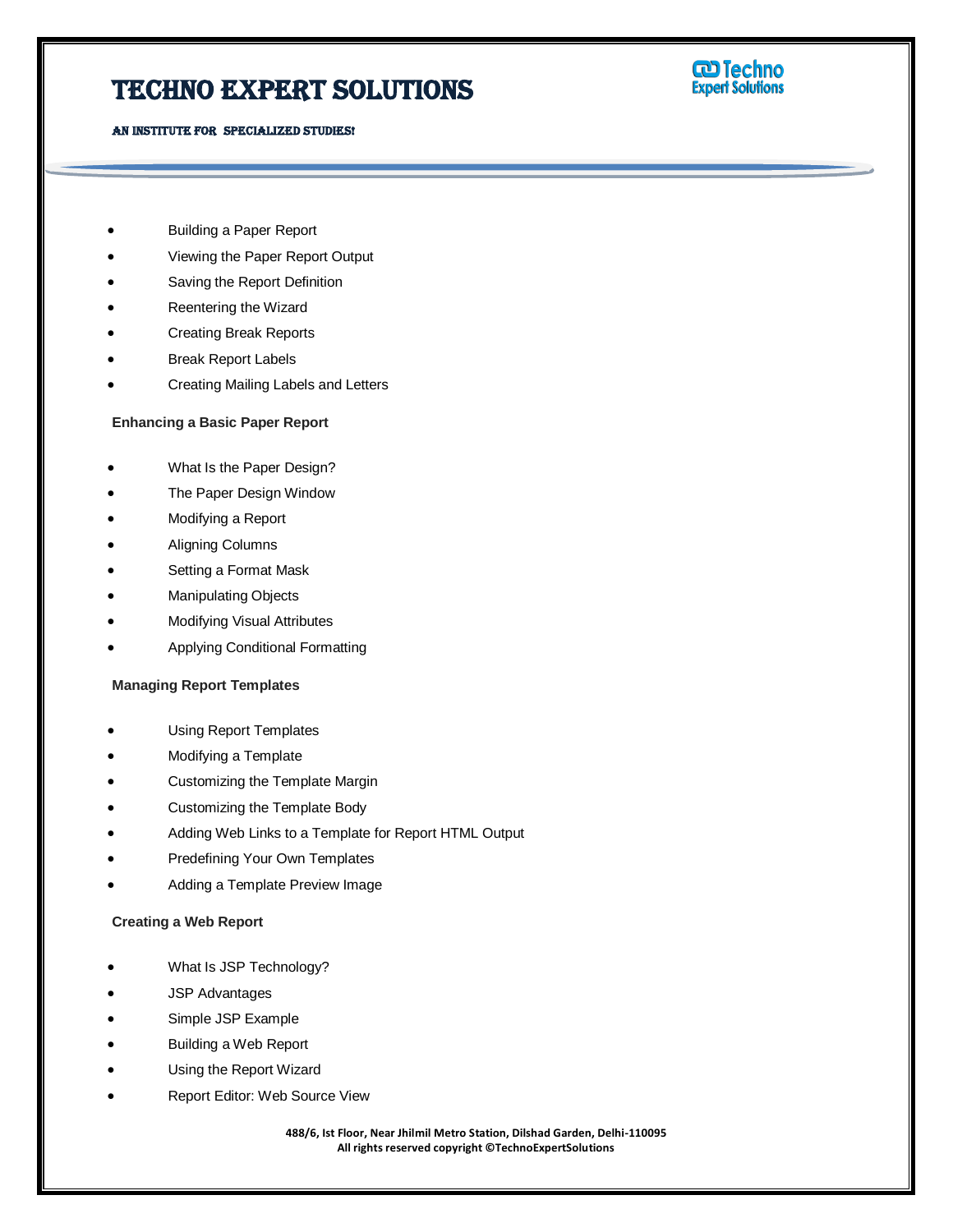# **W** Techno<br>Expert Solutions

AN INSTITUTE FOR SPECIALIZED STUDIES!

- JSP Tags
- Web Source Example

**Enhancing Reports Using the Data Model: Queries and Groups**

- The Data Model Objects
- Modifying Properties of a Query
- Applying Changes
- Changing the Group Structure
- Group Hierarchy
- Ordering Data in a Group
- Query Modifications
- Filtering Data in a Group

#### **Enhancing Reports Using the Data Model: Data Sources**

- Data Source Types
- Pluggable Data Sources
- Using XML as a Data Source
- Document Type Definition File
- OLAP Data Source
- Using Text as a Data Source
- Using JDBC as a Data Source
- Using REF Cursor Queries

#### **Enhancing Reports Using the Data Model: Creating Columns**

- Data Model Columns
- Maintaining Data Source Columns
- Producing File Content Output
- Creating a Column
- Creating Summary Columns
- Displaying Subtotals
- Displaying Percentages
- Creating a Formula Column

**Enhancing Reports Using the Paper Layout**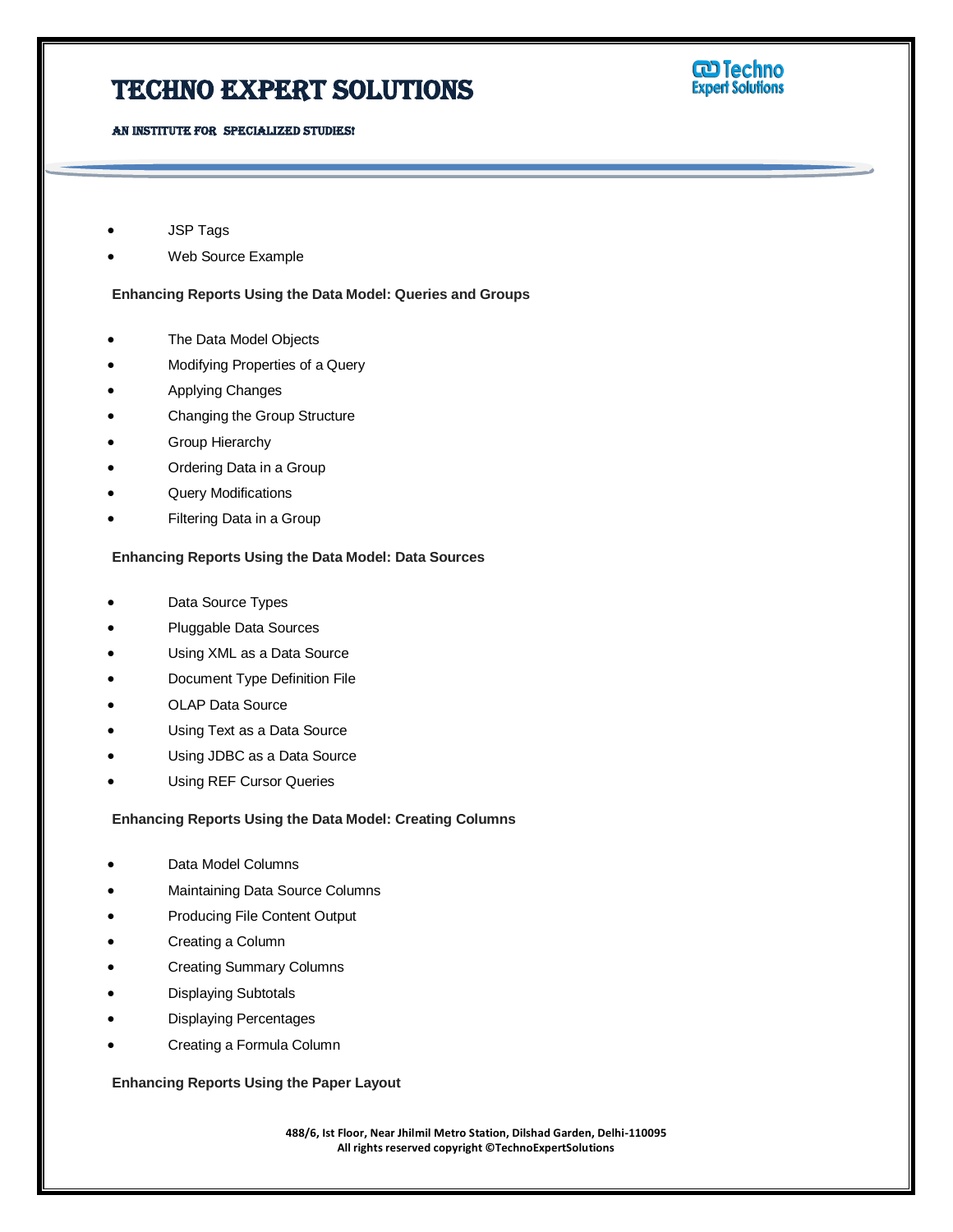AN INSTITUTE FOR SPECIALIZED STUDIES!



- Viewing the Paper Layout
- Designing Multipanel Reports
- Printing Multipanel Reports
- Different Objects in the Paper Layout
- The Paper Layout Layers
- Report Processing
- Paper Layout Tools
- Report Bursting

#### **Controlling the Paper Layout: Common Properties**

- Modifying Paper Layout Object Properties
- Common Layout Properties
- Sizing Objects
- Anchors
- Layout Object Relationships
- Pagination Icons in the Paper Layout
- Controlling Print Frequency
- Using Format Triggers

#### **Controlling the Paper Layout: Specific Properties**

- Properties of a Repeating Frame
- Specifying Print Direction
- Controlling the Number of Records per Page
- Controlling Spacing Between Records
- Minimum Widow Records
- System Variables
- Valid Source Columns
- Displaying File Contents

#### **Web Reporting**

- Comparing Static and Dynamic Reporting
- Adding Dynamic Content
- Creating a Report Block
- Invoking the Report Block Wizard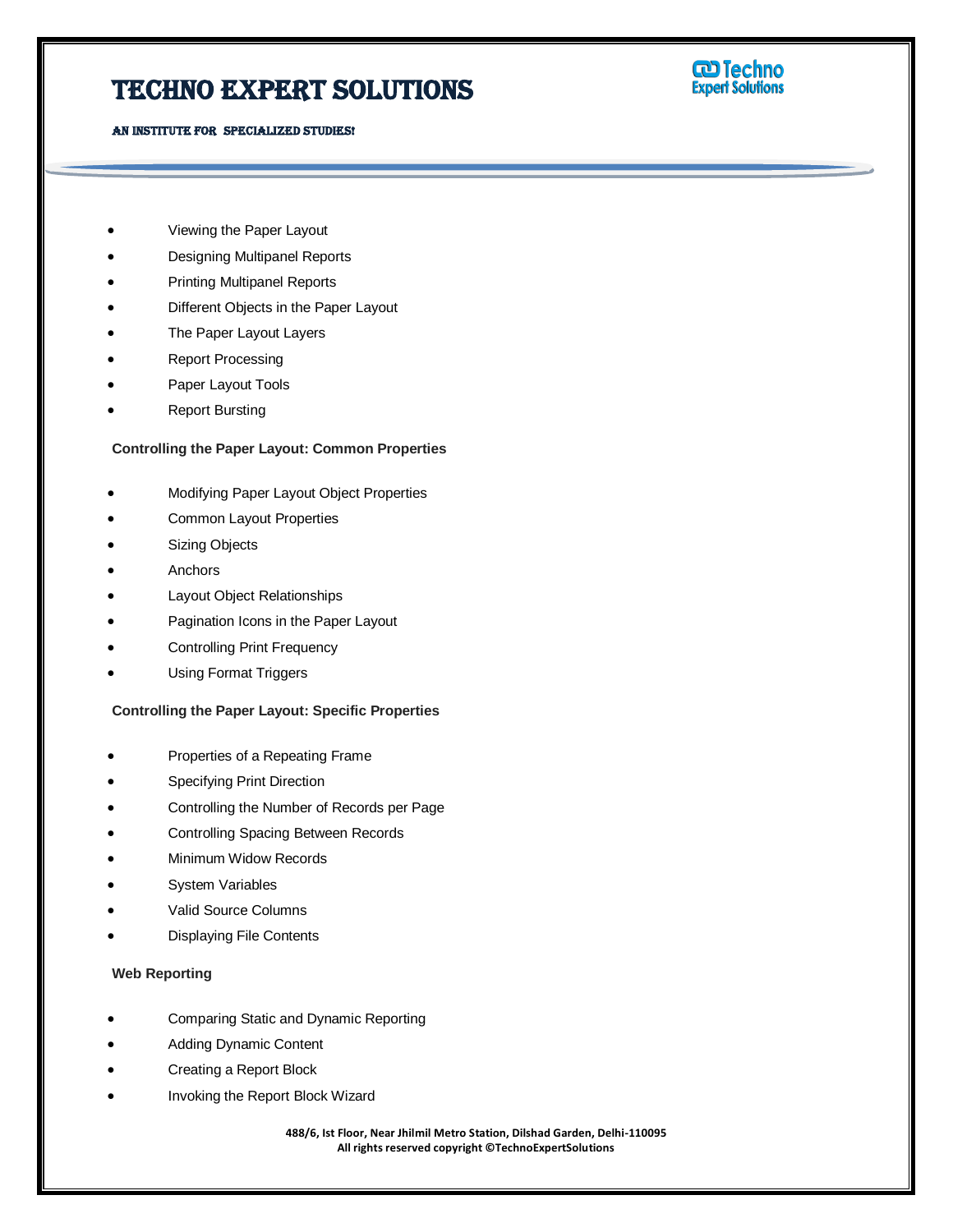AN INSTITUTE FOR SPECIALIZED STUDIES!



#### Examining the Web Source Code

- rw:foreach Tag
- rw:field Tag
- Customizing Reports JSPs

#### **Extending Functionality Using XML**

- Why Use XML Report Definitions?
- Creating XML Report Definitions
- Partial Report Definitions: Format Modification Example
- Partial Report Definitions: Format Exception Example
- Full Report Definition: Data Model Modification Example
- Running XML Report Definitions
- Debugging XML Report Definitions

#### **Creating and Using Report Parameters**

- Creating User Parameters
- Referencing Parameters in a Report Query
- Using Bind References
- Using Lexical References
- Hints and Tips When Referencing Parameters
- Creating a List of Values
- Referencing System Parameters
- Building a Paper Parameter Form

#### **Embedding a Graph in a Report**

- Adding a Graph to a Paper Report
- Adding a Graph to a Web Report
- Selecting the Graph Type
- Selecting the Graph Data
- Adding Options to the Graph
- Customizing Web Graphs
- The rw:graph Tag
- Customizing Graphs Using the Graph.XML File

#### **Enhancing Matrix Reports**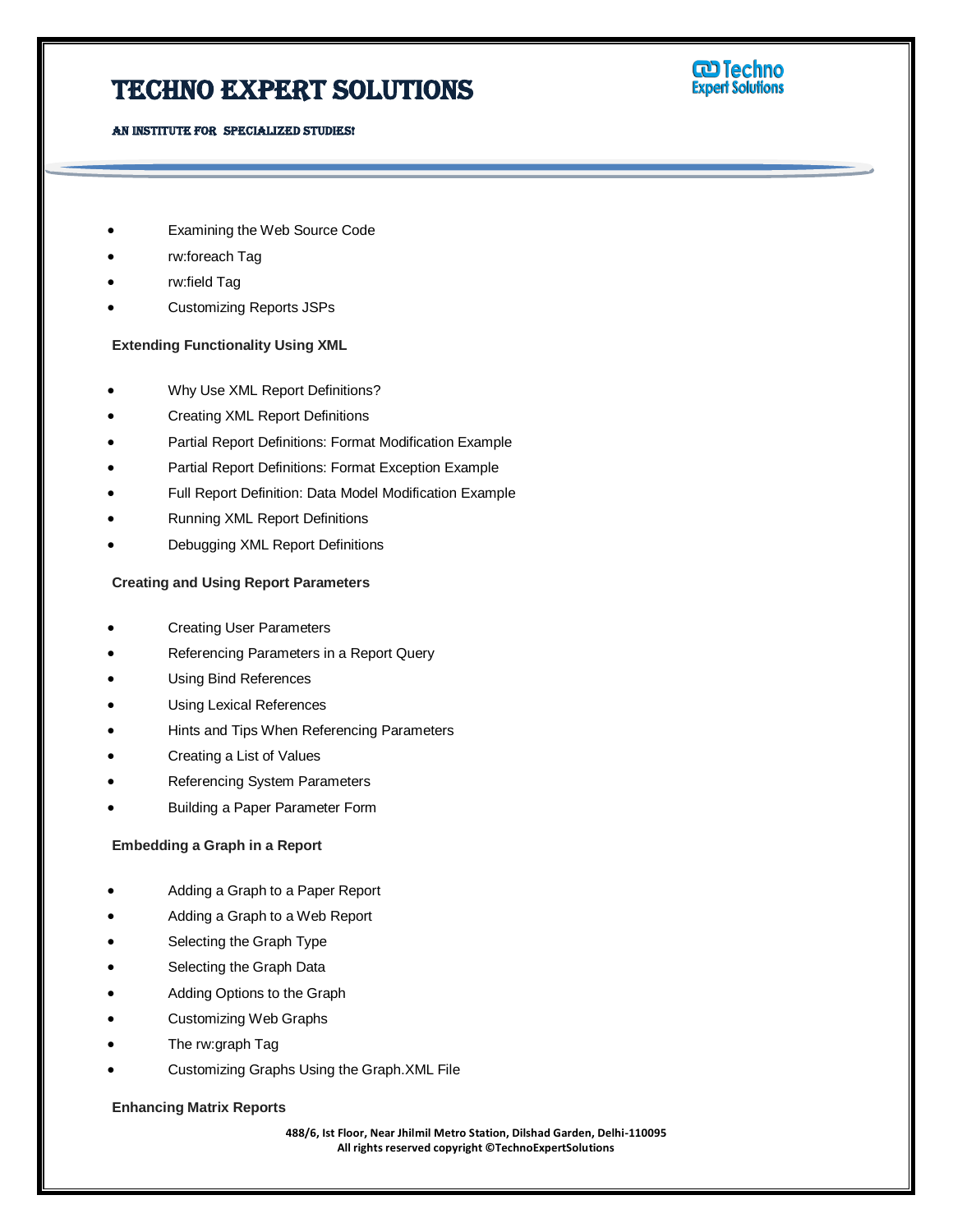### Techno Expert Solutions

AN INSTITUTE FOR SPECIALIZED STUDIES!



- The Matrix Data Model
- The Matrix Paper Layout
- Creating Matrix Summaries
- Creating the Matrix Manually
- The Matrix with Group Data Model
- The Matrix with Group Layout
- Building a Nested Matrix
- Nested Matrix Paper Layout

#### **Coding PL/SQL Triggers**

- Types of Triggers in Reports
- Trigger Code
- Using Report Triggers
- Using Data Model Triggers: PL/SQL Group Filter
- Using Data Model Triggers: Parameter Validation
- Using Layout Triggers
- Using Format Triggers
- Event-Based Reporting

#### **Extending Functionality Using the SRW Package**

- Contents of the SRW Package
- Outputting Messages
- Executing a Nested Report
- Restricting Data
- Initializing Fields
- Creating a Table of Contents
- Performing DDL Statements
- Setting Format Attributes

#### **Maximizing Performance Using OracleAS Reports Services**

- Running Reports Using OracleAS Reports Services
- Report Request Methods
- Oracle Application Server Components
- Enabling Single Sign-On Access